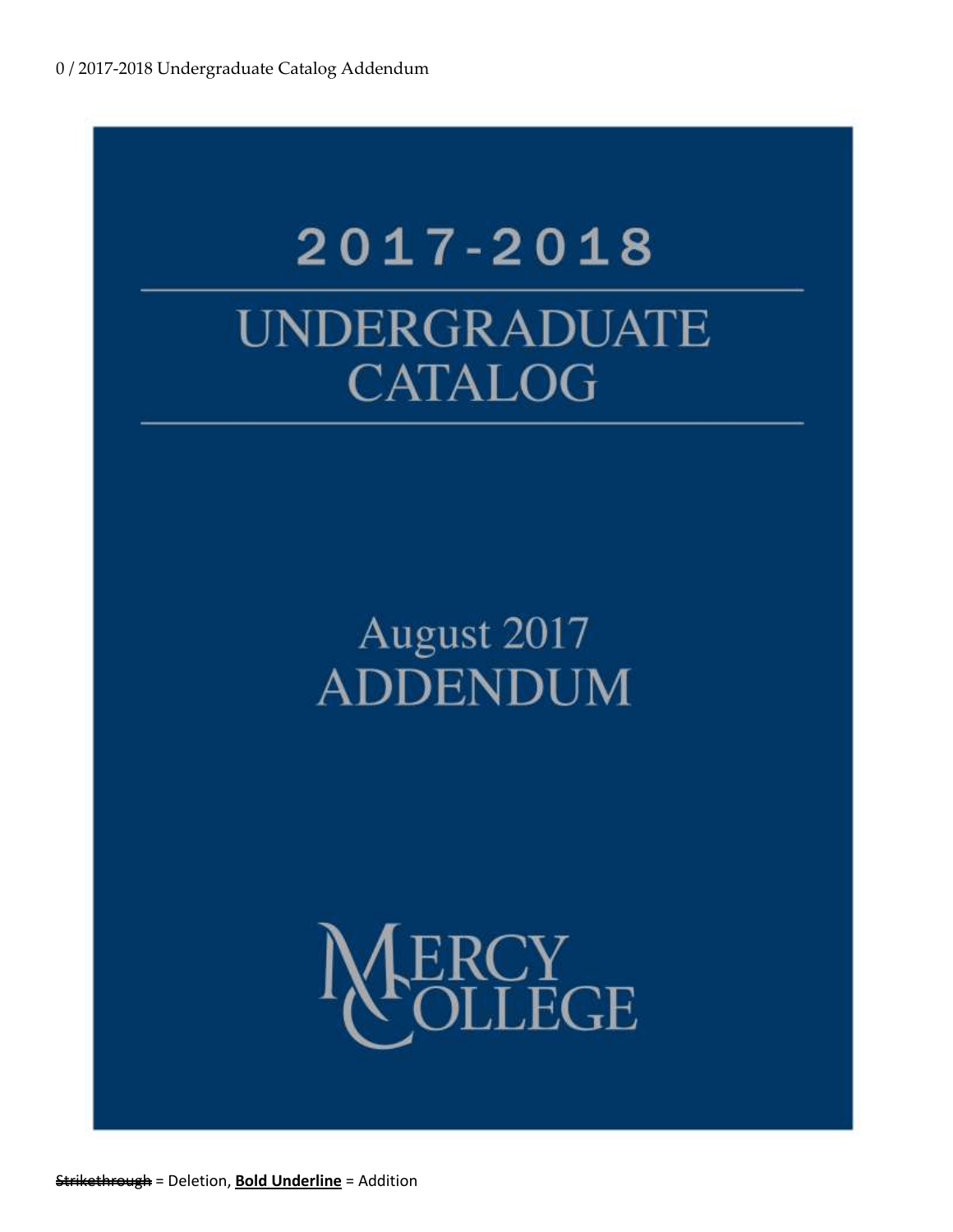ERCY<br>OLLEGE

Undergraduate Catalog Addendum August 2017

The current Mercy College Catalog covers the 2017-2018 academic year. This addendum is intended to supplement the 2017-2018 catalog and should be used along with it to help reference changes made in August 2017. Students are encouraged to speak with a PACT/OES/COP mentor regarding these changes and how, if at all, they may affect their intended program of study.

All information in this addendum is effective August 2017 unless otherwise noted.

The most up-to-date version of the catalog, which includes these addendum items, can be found on Mercy Connect or the Mercy College website. All addendum items will be integrated into the current version of the catalog. Please use this addendum to help reference where changes have been made.

While every effort has been made to ensure the accuracy of the information in the catalog, Mercy College reserves the right to alter its degree requirements, regulations, procedures, and course offerings.

**Changes to text in the 2017-2018 catalog addendum are indicated in this addendum by a strikethrough where text has been deleted or a bold underline where text has been added.**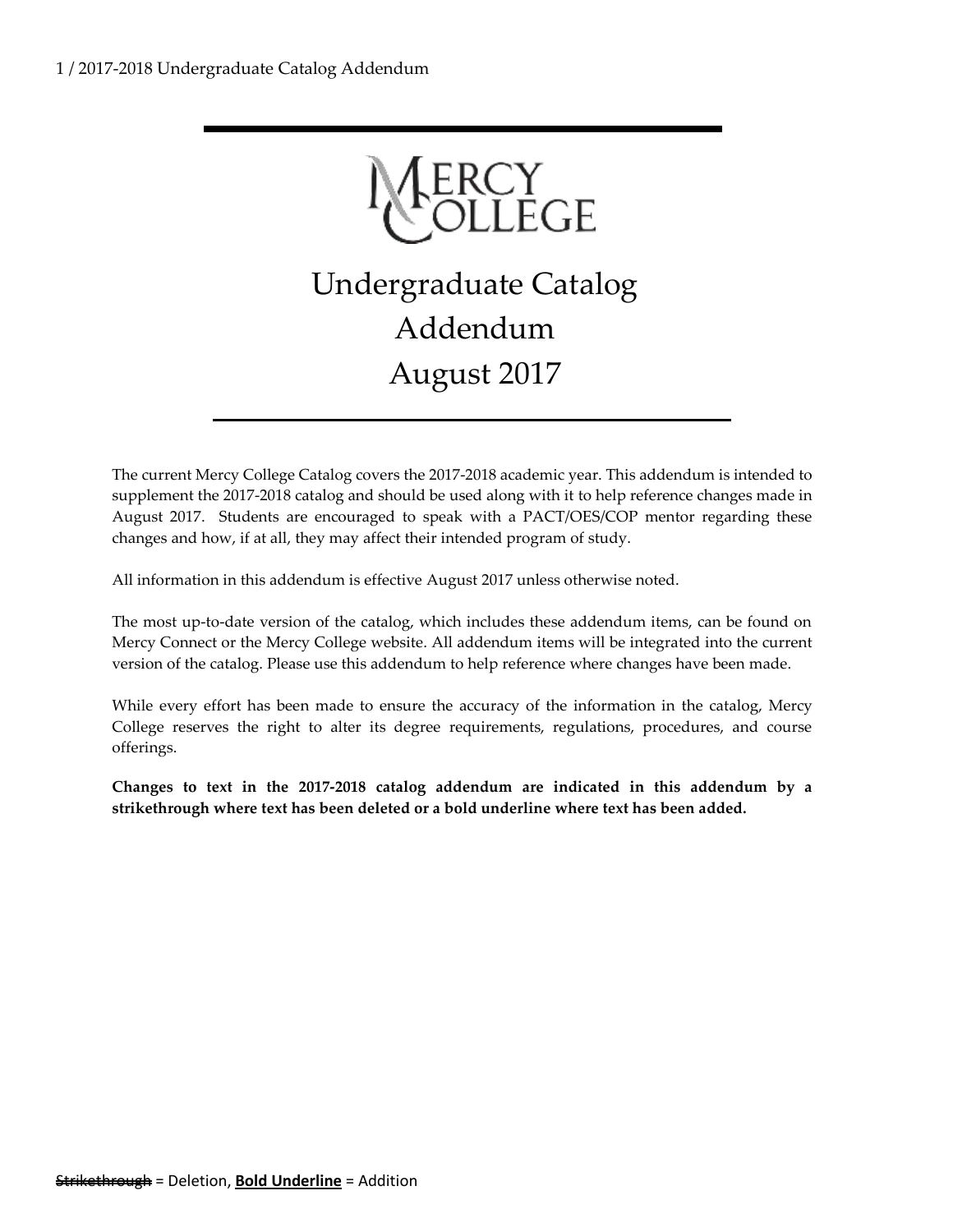## **CHANGES IN THE SCHOOL OF EDUCATION**

## **Page 29 – Listing of School of Education Dean and Associate Deans and Department Chairs**

Rose Rudnitski, **Ed.D.** *Dean*

Mary Ellen Hoffman, M.S., *Associate Dean for Administration* Roseanne Vallice Levy, Ph.D **Eric Martone, Ph.D.**, *Interim Associate Dean for Academic Affairs*

**DEPARTMENT OF SECONDARY EDUCATION** Eric Martone, Ph.D., *Chair* **Terri-Lynn Germaine-Williams, Ph.D.,** *Chair* Adolescence Education

## **Page 30 – Teaching Certification in New York State**

#### **Teaching Certification in New York State**

In order to become certified as a teacher in New York State, candidates are required to achieve qualifying scores on the Academic Literacy Test (ALST) **Praxis**, the Educating All Students test (EAS), and the Content Specialty Tests (CST), in the area of each certificate being requested. A final exam, the edTPA is developed and submitted as part of the student teaching experience. Although five-year candidates are not required to take these tests prior to admission into the graduate program, interested applicants may contact the School of Education for additional clarification regarding this process. As of the fall 2016 semester, all candidates seeking to be admitted to the master level of the five-year program will need to take the Graduate Record Examination (GRE) and submit their scores as part of the admissions to the School of Education. Candidates are encouraged to take the GRE no later than the fall semester of their senior year.

#### **Page 36 – Biology and Adolescence Education (Grades 7-12)**

BACHELOR OF SCIENCE in Biology (Education track)

#### **Page 38 – History and Adolescence Education (Grades 7-12)**

| <b>BACHELOR OF ARTS in History</b>     |  |
|----------------------------------------|--|
| General Liberal Arts and Science       |  |
|                                        |  |
| History and Adolescence Education      |  |
|                                        |  |
|                                        |  |
| Adolescence Education Graduate Courses |  |
|                                        |  |
|                                        |  |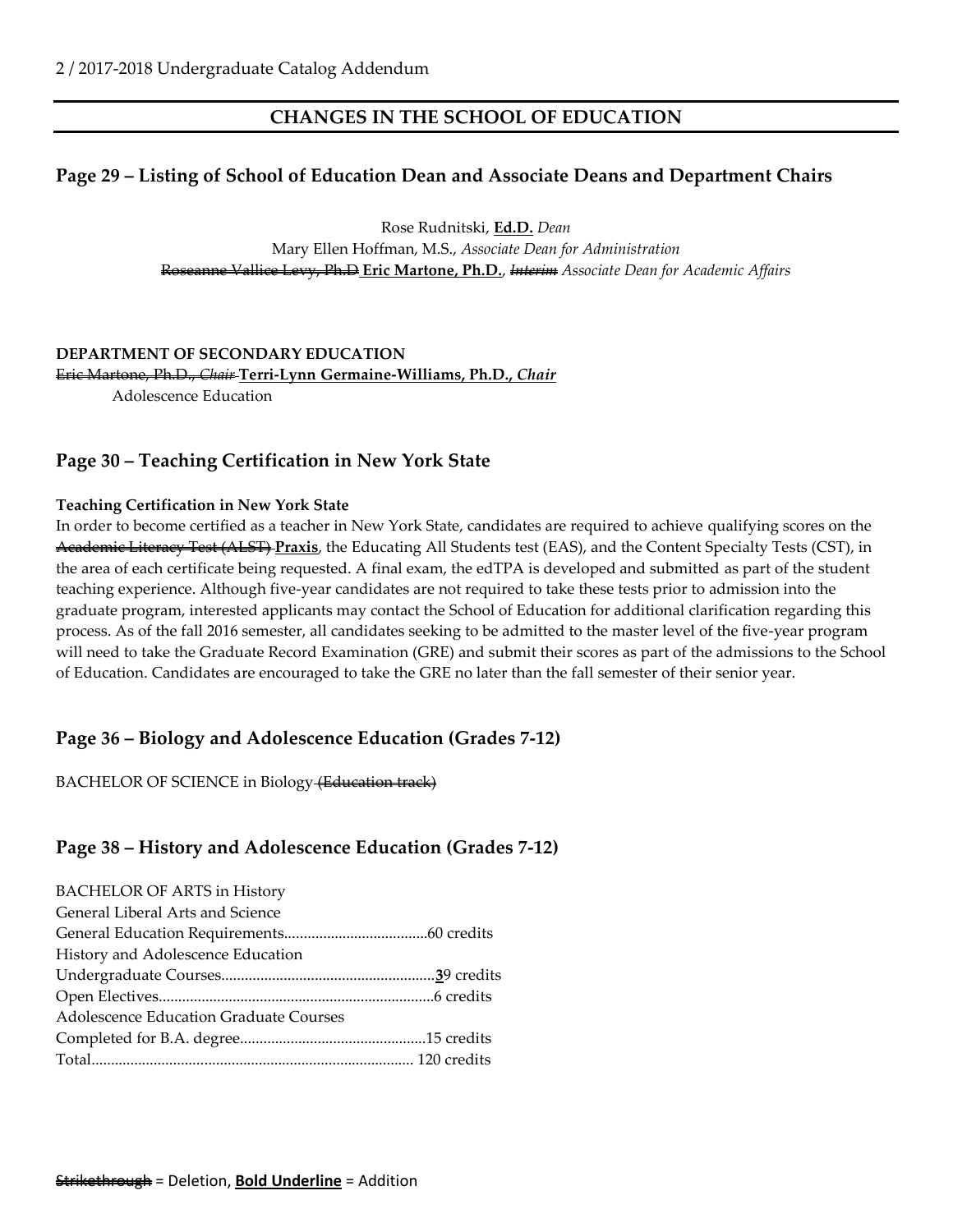## **CHANGES IN THE SCHOOL OF HEALTH AND NATURAL SCIENCES**

#### **Page 43 – Nursing Program Page**

Peggy C. Tallier, M.P.A., Ed.D., RN, *Program Director* 914-674-7218

[ptallier@mercy.edu](mailto:ptallier@mercy.edu)

**Miriam Ford, Ph.D., Co—Interim Director [MFord@mercy.edu](mailto:MFord@mercy.edu) 914-674-7860**

**Susan Moscou, Ph.D., Co-Interim Director [smoscou@mercy.edu](mailto:smoscou@mercy.edu) 914-674-7866**

## **Page 49 – Occupational Therapy Assistant Program Page**

#### **ASSOCIATE IN APPLIED SCIENCE**

| Major Concentration |  |
|---------------------|--|
|                     |  |
|                     |  |

#### **Under "GENERAL EDUCATION:" below course added:**

**HLSC 205 Safety Precautions**

## **Page 63-64 – Biology: Biology Education Track Program Page**

**This program has been removed for redesign**

## **Page 67 – Exercise Science: Clinical Track Program Page**

Astrid Mel, Ph.D., HFS **EP-C**, CISSN, CSCS, *Program Head* 914-674-7874 amel@mercy.edu

## **Page 69 – Exercise Science: Performance Track Program Page**

Astrid Mel, Ph.D., HFS **EP-C**, CISSN, CSCS, *Program Head* 914-674-7874 amel@mercy.edu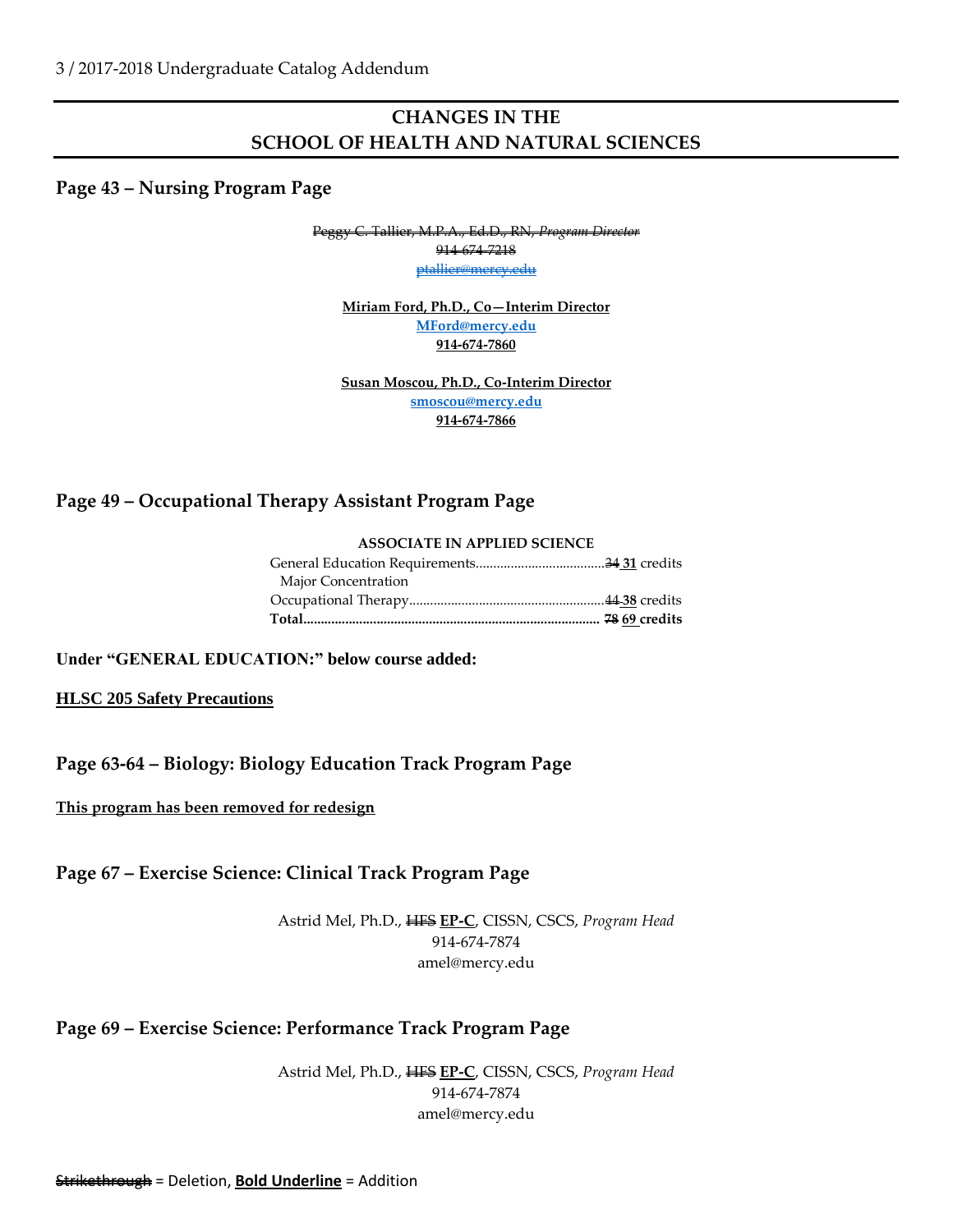## 4 / 2017-2018 Undergraduate Catalog Addendum

## **Page 70 – Exercise Science: Performance Track Program Page**

#### **PERFORMANCE TRACK CONCENTRATION COURSES (21 credits)**

#### **GENERAL EDUCATION NATURAL SCIENCE AND MATHEMATICS COURSES**

EXSC 250 Measurement and Evaluation EXSC 240 Sports Nutrition EXSC 370 Biomechanics EXSC 385 Strength and Conditioning EXSC 492 Exercise Prescription for Special Populations EXSC 496-497 Exercise Science Internships II

#### **GENERAL EDUCATION NATURAL SCIENCE AND MATHEMATICS COURSES PERFORMANCE TRACK CONCENTRATION COURSES (21 credits)**

MATH 116 College Algebra BIOL 117 Nutrition \* BIOL 130 Anatomy & Physiology I\* BIOL 130A Anatomy & Physiology I Laboratory\* BIOL 131 Anatomy & Physiology II\* BIOL 131A Anatomy & Physiology II Laboratory\* PHYS 120 Physics for the Health Sciences\* ECON 120 The World of Business\* PSYN 235 Sports Psychology EXSC 105 Introduction to Athletic Training

## **CHANGES IN THE SCHOOL OF LIBERAL ARTS**

#### **Page 86 – Dual Degree B.S. + M.S. Program**

#### **Dual Degree B.S. + M.S. Program**

The Bachelor of Science/Master of Science Dual Degree Program is an academic program that allows students interested in the teaching profession as a career choice to earn both a bachelor's degree and a master's degree in an accelerated format. Through this special program, qualified students who major in English, history, **or** mathematics, or Spanish can receive teacher certification in Middle Childhood or Adolescence Education**,** as well as Early Childhood or Childhood Education.

A key feature of this program allows students to take up to 15 graduate education credits during their upper junior and senior years, and these can be used toward satisfying their bachelor's as well as their master's degree requirements. **Please see the School of Education Section of this catalog for program and course details.**

## **Page 87 – Communication Studies Program Head**

Michael Perrota, M.F.A., *Program Head*

914-674-7422

MPerrota@mercy.edu

## **Jason Zalinger, Ph.D., Program Head**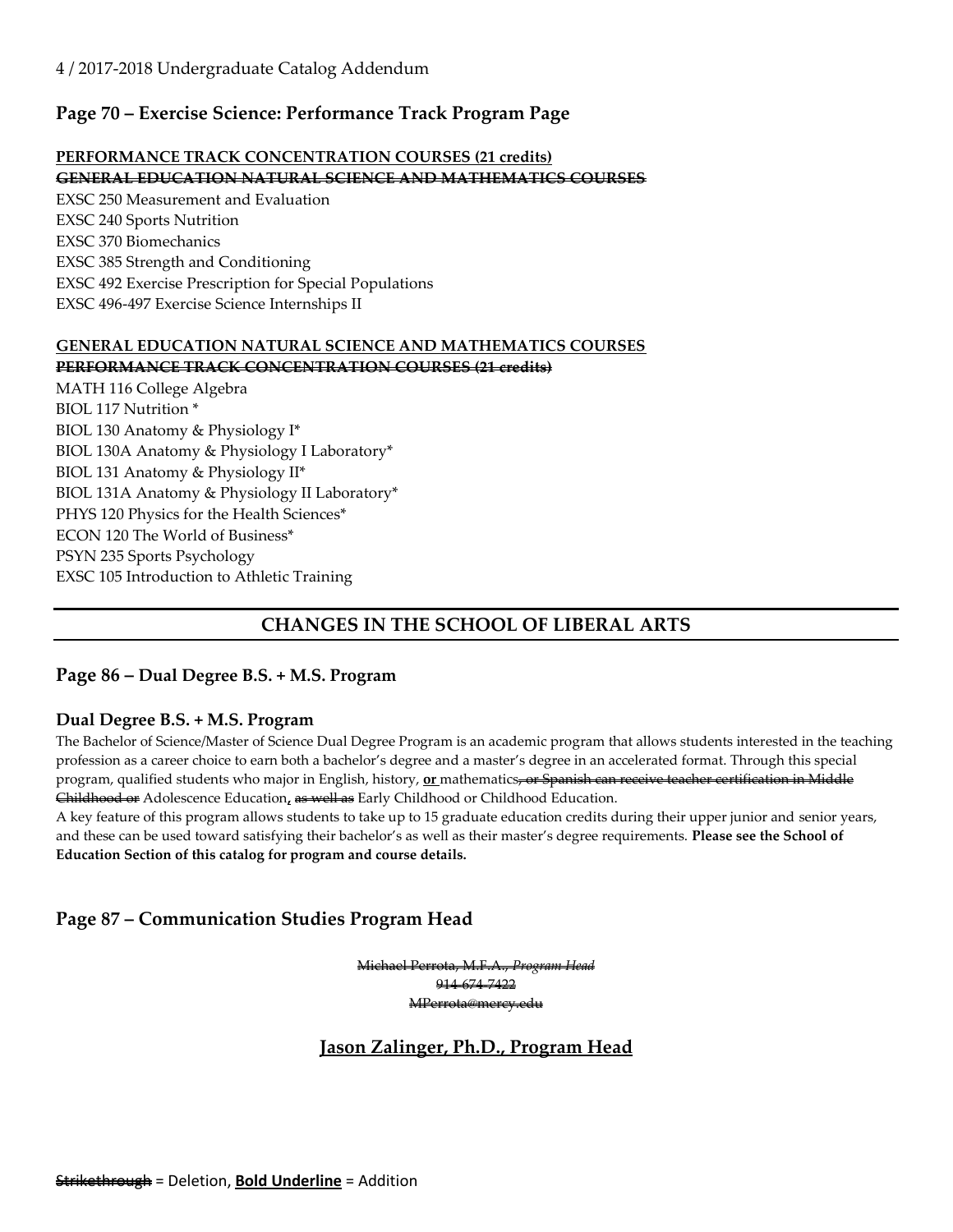5 / 2017-2018 Undergraduate Catalog Addendum

## **Page 89 – Computer Arts & Design**

## **MAJOR ELECTIVES (29 39 CREDITS) Select 13 courses from the following\*:**

## **Page 97 – Cybersecurity (BS & MS)**

†*Students should not take any graduate level courses until they have completed 60 credits 75 credits and maintained a cumulative GPA of at least 3.0 each semester at Mercy College. Students are encouraged to discuss with their academic advisors or program heads about suitable graduate course selection.*

## **Page 105 – Media Studies with concentration: Journalism**

#### **ADDITIONAL REQUIREMENTS:**

*Students in this major must complete 6 credits 18 credits selected from the following:* MEDA 132 Copy Editing and Layout MEDA/COMM 154 Publicity Writing MEDA 240 Magazine Elements and Design MEDA 251 Sports Reporting MEDA 252 The Practice of Public Relations MEDA 255 Creative Advertising MEDA/LAWS 261 Media and the Law **MEDA/ARTT 275 Photojournalism** MEDA 295 Topics in Media Studies MEDA 345 Writing for Digital Media MEDA 387 Challenges in American Journalism MEDA 397 Independent Study in Media Studies

## **CHANGES TO THE COURSE DESCRIPTIONS**

## **Page 140 – BIOL 160 and 160A Course Descriptions**

#### **BIOL 160 General Biology I Lecture**

This course is an introduction to contemporary biology, covering the chemical basis of biology, cell structure and function, cell division, genetics, and basic molecular biology. Prerequisite: MATH 116 or higher **Co-requisite** BIOL 160A. 3 hrs. lect., 1 hr recitation. 3 crs.

#### **BIOL 160A General Biology I Laboratory**

This laboratory course is designed to complement concepts taught in the BIOL 160 lecture course. Students will gain proficiency in light microscopy, spectrometry, pipetting and experimentation. *Prerequisite:* MATH 116 or higher **Co-requisite** BIOL 160. 3 hrs. lab. 1 cr.

## **Page 148 - CMDS 498 Course Description**

#### **CMDS 498 Clinical Process III** *Offered fall semester only.*

A preliminary clinical experience in the Mercy Speech and Hearing Center. Students will be selected to either treat a client with a communication disorder or be a participant observer assigned to a client with a communication disorder. Course topics will include a review of communication disorders, professional report writing, session planning, standardized test review. Other topics will include therapeutic hierarchy, peer review, session planning, research for evidence-based practice, multicultural issues and family counseling (Previously titled CMDS 498 Clinical Practicum.) *Prerequisites:* CMDS 210 and CMDS 215. Students must have earned a C or above in CMDS240 Phonetics, CMDS258 Introduction to Communication Disorders and CMDS 300 Language Disorders in order to register. Additional course fee may apply. 2 sem. hrs. 2 crs. (Enrollment in this course requires proof of immunization.)

#### Strikethrough = Deletion, **Bold Underline** = Addition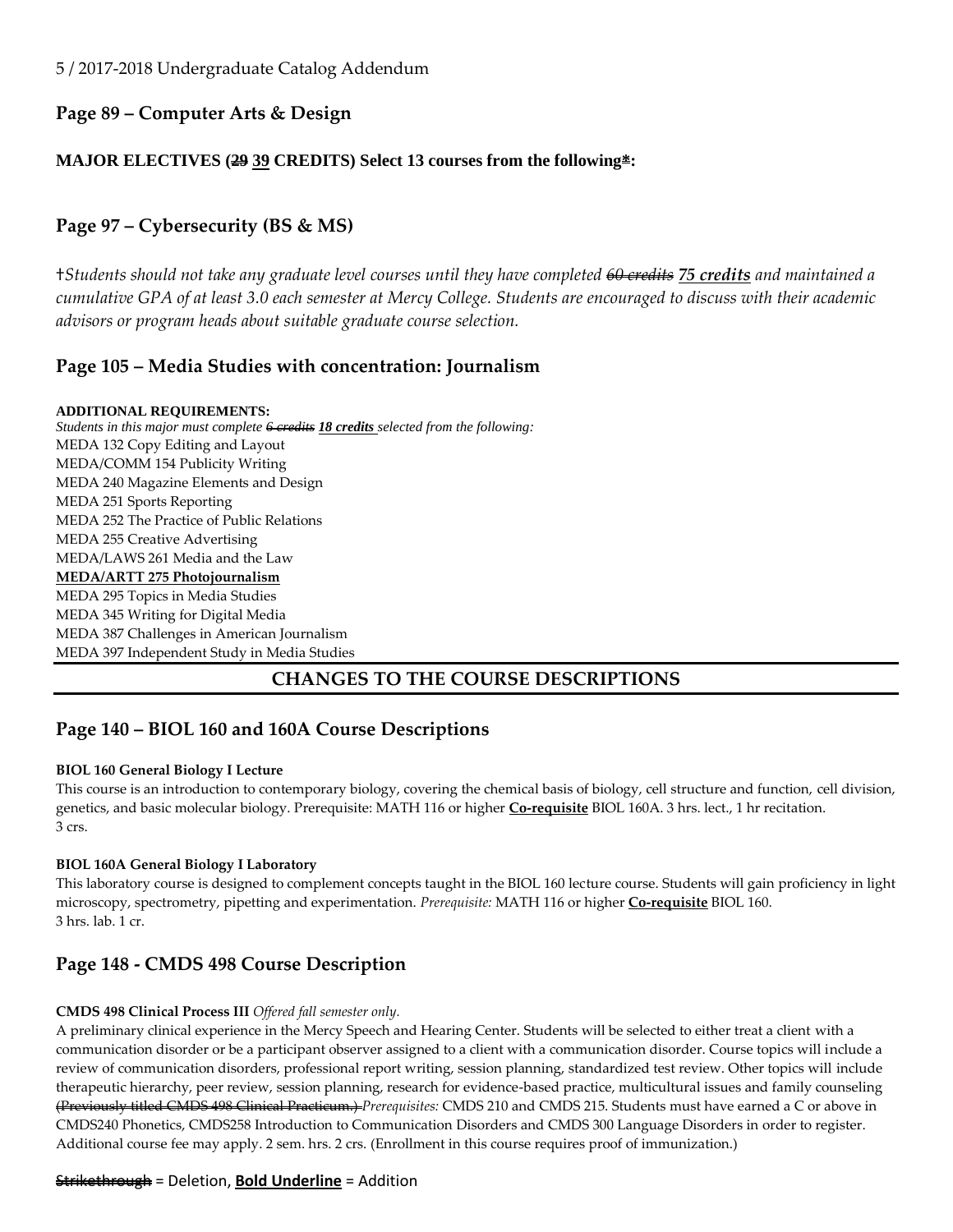## **Page 150 – CART 215 (ARTT 215) History of Art Course Description**

#### **CART 215 (ARTT 215) History of Art I (cc)**

This course is the first half of a yearlong survey of the history of art, with specific emphasis on the examination of the representation of ideas in terms of the science of interpretation (hermeneutics) and the language of signs (semiotics). This examination is specifically geared to those for whom the study of the history of art is a prelude to a life of design. The course also covers the history of the development of style, from early cave paintings to the beginnings of the Renaissance. Students develop a visual vocabulary and an acute awareness of style as a function of historical conditions; they also learn to decode images in a way that enables them to be more sophisticated designers of visual communication material. 3 sem. hrs. 3 crs. [Fall only]

## **CHANGES TO GENERAL EDUCATION CURRICULUM**

## **Page 251 – Liberal Arts Disciplinary Grouping**

**Liberal Arts Disciplinary Groupings........................................ 4 credits 24 credits**

## **CHANGES TO ACADEMIC REGULATIONS AND PROCEDURES**

#### **Page 282 – Minor Concentrations**

#### **Add: Cybersecurity**

## **CHANGES TO TUITION, EXPENSES AND FINACIAL ASSISTANCE**

## **Page 296 – UPDATED Tuition and Fees for 2017-2018**

| <b>Undergraduate Tuition</b>                                                        |                |  |
|-------------------------------------------------------------------------------------|----------------|--|
| Full-time per semester (12 credits or more)                                         | \$8886 \$9,042 |  |
| A student with 12 or more credits in any semester is considered a full-time student | \$748 \$761    |  |
| Part-time per credit hour (less than 12 credits)                                    |                |  |
| <b>Fees</b>                                                                         |                |  |
| Freshman Application Fee (non-refundable)                                           | \$40           |  |
| Transfer Application Fee (non-refundable)                                           | \$40           |  |
| Registration Fee (non-refundable)                                                   |                |  |
| 12 credits or more per semester                                                     | \$310 \$315    |  |
| Less than 12 credits per semester                                                   | \$155 \$158    |  |
| Special Program Fee – Computer Arts + Design (per semester):                        |                |  |
| Greater than six credits                                                            | \$800          |  |
| Six credits or less                                                                 | \$400          |  |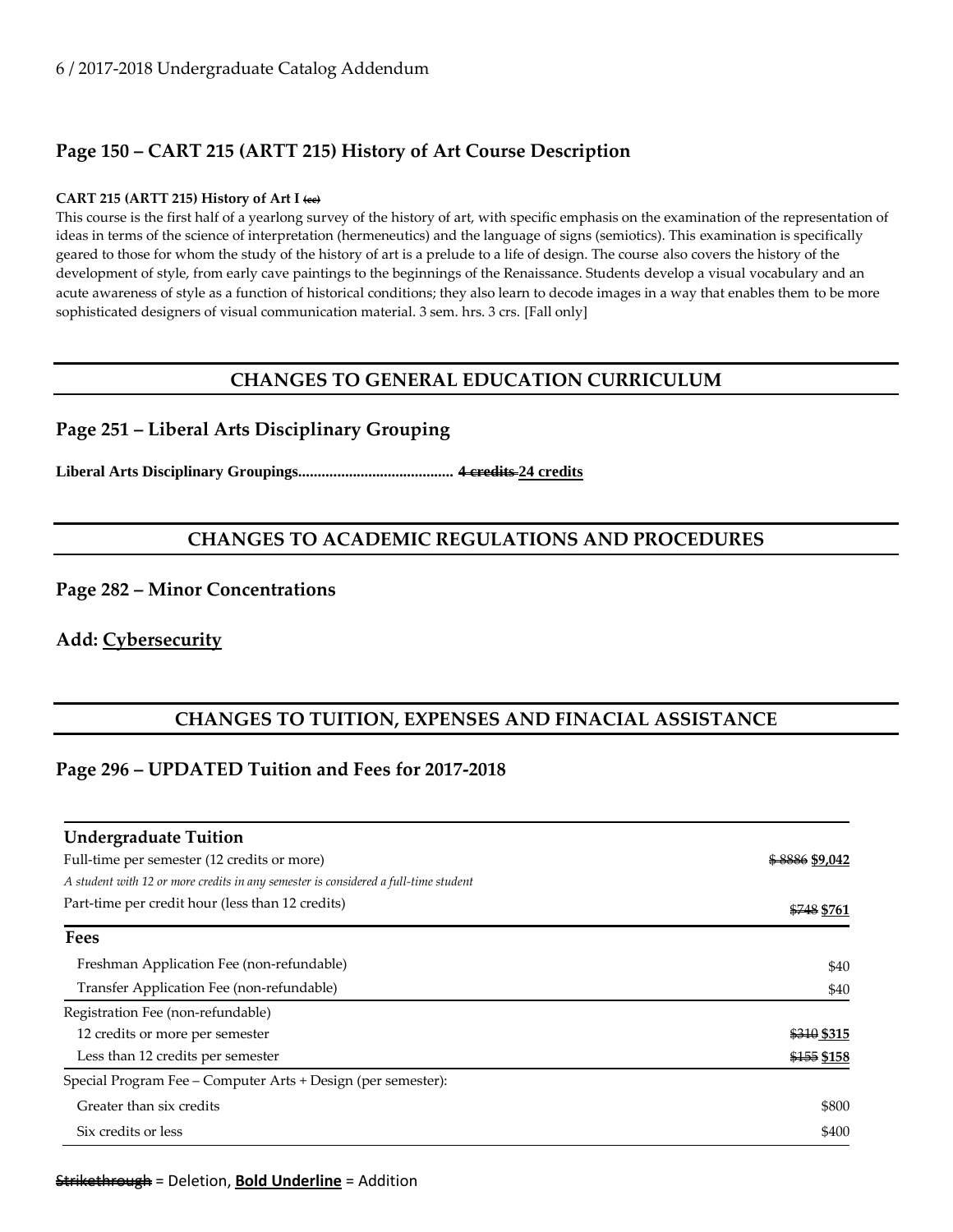| <u> Special Program Fee – Media Studies (per semester):</u>                                                                                    |             |
|------------------------------------------------------------------------------------------------------------------------------------------------|-------------|
| Greater than six credits                                                                                                                       | \$150       |
| Six credits or less                                                                                                                            | \$75        |
| Special Program Fee - Music Industry and Technology (per semester):                                                                            |             |
| Greater than six credits                                                                                                                       | \$800 \$900 |
| Six credits or less                                                                                                                            | \$400 \$450 |
| Special Program Fee - Occupational Therapy Assistant (per semester):                                                                           |             |
| 2 <sup>nd</sup> Year Students                                                                                                                  | \$100       |
| Special Program Fee - Nursing Program (per semester):                                                                                          |             |
| $1st$ year students                                                                                                                            | \$375       |
| Upper level students                                                                                                                           | \$300       |
| Special Program Fee - Clinical Laboratory Science Program (per semester):                                                                      |             |
| Clinical Lab Science                                                                                                                           | \$100       |
| Clinical Lab Science 4 <sup>th</sup> year students                                                                                             | \$250       |
| International Student Fee (new students only)                                                                                                  | \$450       |
| The STAR Program (Striving Toward Abilities Realized) per semester                                                                             | \$1,375     |
| Challenge Exam Fee (for BIOL 303, HLSC 302, HLSC 314, HLSC 410)                                                                                | \$80        |
| Change of Program Fee                                                                                                                          | \$15        |
| Payable by all students who add and drop a course during the period from the first day of class to the end of late registration.               |             |
| Senior Citizens (age 62 +; on the 1st day of class if seats are available)                                                                     | \$150/cr    |
| <b>Returned Check Fee</b>                                                                                                                      | \$20        |
| Payment covering returned checks and fees and all payments to the College thereafter MUST be made by Cash, Money Order, or Certified<br>Check. |             |

## **Page 297 – UPDATED College-Related Costs**

| 2017-2018            | Full-time 12–18 credits             |
|----------------------|-------------------------------------|
| Tuition and Fees     | \$18,392 per year \$18,714 per year |
| <b>Books</b>         | \$1,524 \$1,556                     |
| Transportation       | \$1,524 \$1,556                     |
| Maintenance at Home* | \$5,568 \$5,684                     |
| Personal Expenses    | \$1,824 \$1,862                     |

Total \$28,832 per year **\$29,372.00 per year**

## **CHANGES TO FACULTY OF INSTRUCTION**

**Page 322 – School of Business Faculty**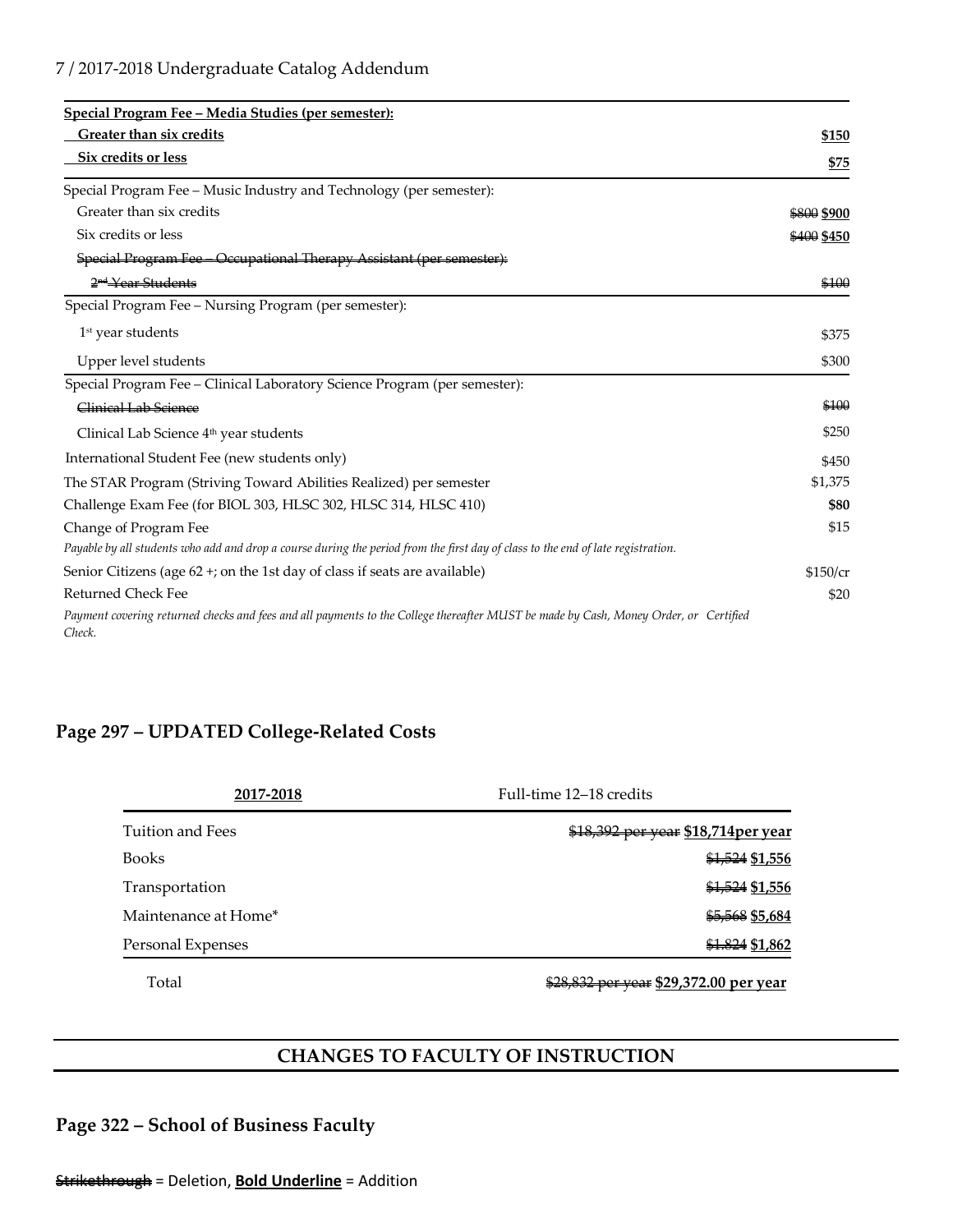#### 8 / 2017-2018 Undergraduate Catalog Addendum

#### **Jacquelyn E. Bent**

**Visiting Assistant Professor, Business B.Sc., Leeds Trinity University (England) Ph.D., University of Huddersfield (England) Chartered Psychologist, British Psychological Society** 

#### **Frank S. Bonanno**

**Visiting Assistant Professor, Accounting B.B.A./M.B.A., Pace University Certified Public Accountant**

#### Mark Chmiel

Visiting Assistant Professor **Instructor**, Business B.A., Michigan State University M.S.O.L., Mercy College

#### **Hattie Martin**

**Visiting Instructor, Business B.S., Manhattan College M.B.A., Mercy College**

#### **Page 326-329 – School of Health and Natural Sciences**

**Carole A. Baraldi** Assistant Professor, Nursing B.S., Lehman College (CUNY) M.S., Long Island University Ed.D., Teachers College, Columbia University Adult Nurse Practitioner Registered Professional Nurse, State of New York

Nancy L. Beverly Associate Professor, Physics B.S., SUNY New Paltz M.S., New York University Ph.D., Stevens Institute of Technology **Pd.M.,** *honoris causa***, Mercy College**

Denise DiCristofaro Visiting Instructor **Assistant Professor**, Communication Disorders B.A., M.A., St. John's University CCC-SLP, American Speech, Language, and Hearing Association

Certified Teacher/Speech & Hearing Handicapped, State of New York Licensed Speech/Language Pathologist, State of New York

**Kaitlin Dondorf Assistant Professor, Communication Disorders B.A., SUNY New Paltz M.S., Adelphi University CCC-SLP, American Speech Language Hearing Association**

**Jinette Grullon** Assistant Professor, Physician Assistant Studies B.S., M.P.S., Mercy College

**Ruth Lyons Hansen** Associate Professor, Physical Therapy B.S., Russell Sage College M.S., Long Island University D.P.T., Massachusetts General Hospital **Pd.M.,** *honoris causa***, Mercy College**

#### Strikethrough = Deletion, **Bold Underline** = Addition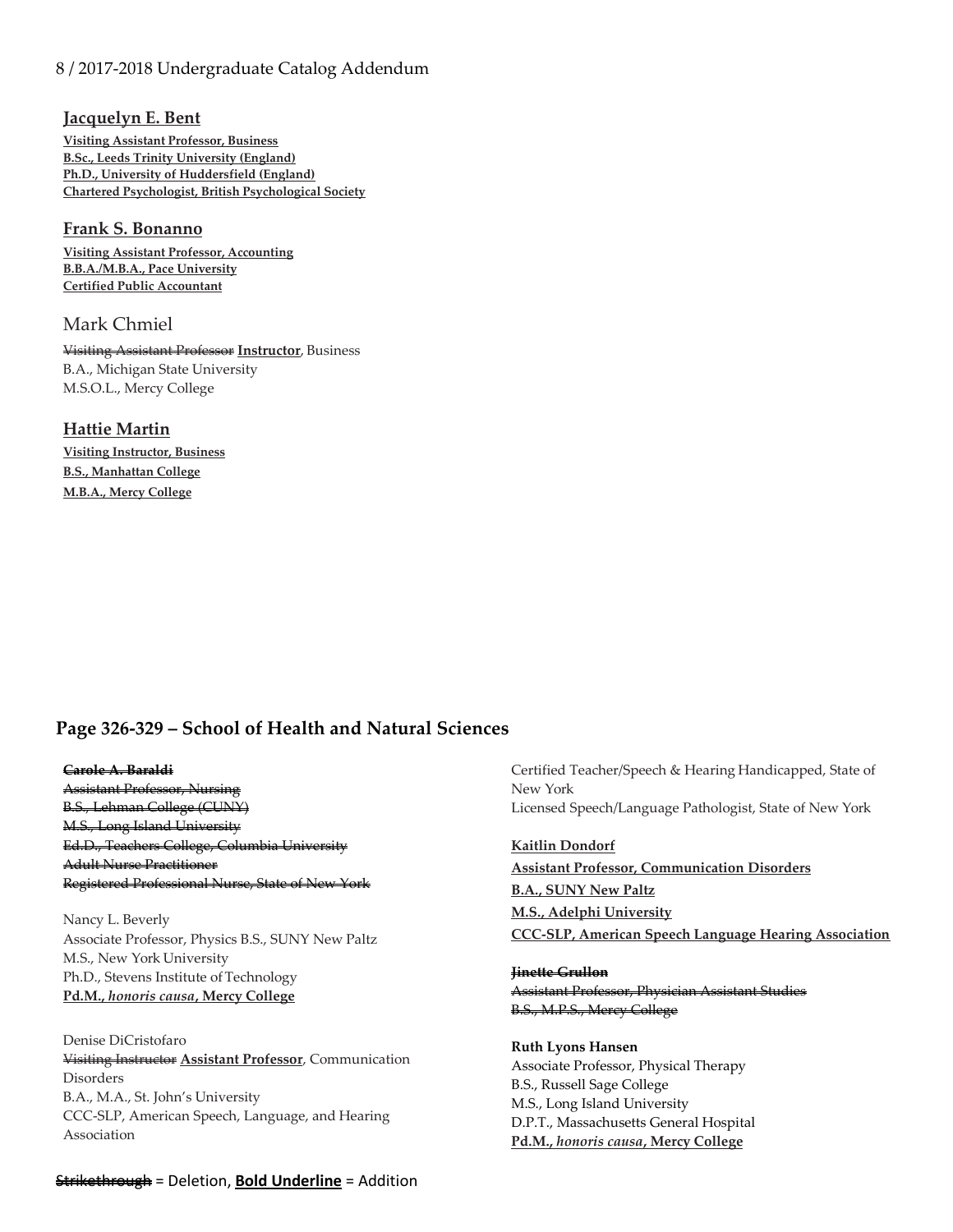Institute of Health Professions Cardiopulmonary Clinical Specialist Diplomate, ABPTS Licensed Physical Therapist, State of New York

#### **Rita Neilan**

Assistant Professor, Nursing B.S., Pharm.D., Long Island Uni Registered Professional Nurse, State Registered Pharmacist, State of New York

**Patricia R. Reineke** Associate Professor, Nursing B.S., Wagner College M.S., Mercy College Ph.D., New York University **Registered Professional Nurs** States of New York and New Jers

#### **Sharon Sedlak**

Visiting Instructor **Visiting Assistant Professor**, Occupational Therapy Assistant Studies B.S., Dominican College M.S.O.L., Mercy College Licensed Occupational Therapist, State of New York

**Sharon Shockness** Visiting Assistant Professor, Nursing B.S., M.S., Mercy College Ed.D., Walden University Registered Professional Nurse, New York State

#### **Page 332 – School of Liberal Arts**

Virginia Coleman-Prisco Visiting Instructor Assistant Professor, Critical Inquiry B.A., SUNY New Paltz M.S., Fordham University Ed.D. Northeastern University

**Dana Renee Horton Assistant Professor, English B.A., Temple University Ph.D., Northeastern University**

**Charlotte Latham Kent** Visiting Assistant Professor, English Literature B.A., St. John's College M.A., M.Phil, Ph.D., CUNY Graduate Center

**Christine F. Sullivan** Associate Professor, Occupational Therapy Ass B.S., SUNY Buffalo M.S., College of New Rochelle O.T.D., University of St. Augustine Licensed Occupational Therapist, State

#### **Patricia Sutton**

Assistant Professor, Nursing B.S., College of New Rochelle M.S., Mercy College Registered Professional Nurse, States of New York and Connecticut

#### Chun Zhou

Visiting Assistant Professor, Biology M.D., M.S., Ph.D., Tongji Medical College of Huazhong University of Science and Technology (People's Republic of China)

**Peggy C. Tallier** Associate Professor, Nursing B.S.N., Kean University M.P.A., Fairleigh Dickin Ed.D., Teachers College, Columbia University Registered Professional Nurse, States of New York and New

**Zsusa Kozmane-Fejes** Visiting Instructor, Mathemati M.<del>Ed., M.S., Budapesti Műszaki</del> Gazdaságtudományi Egyetem (Hung

**Marc Palmieri Instructor, Speech Communication B.A., Wake Forest University M.A., The City College of New York (CUNY)**

**Jason Matthew Zalinger Assistant Professor, Communication Studies B.A., University of Connecticut M.A., New York University Ph.D., Rensselaer Polytechnic Institute**

Lourdes S. Herrera Professor Emerita, Foreign Language Ph.D., Universidad de Habana (Cuba)